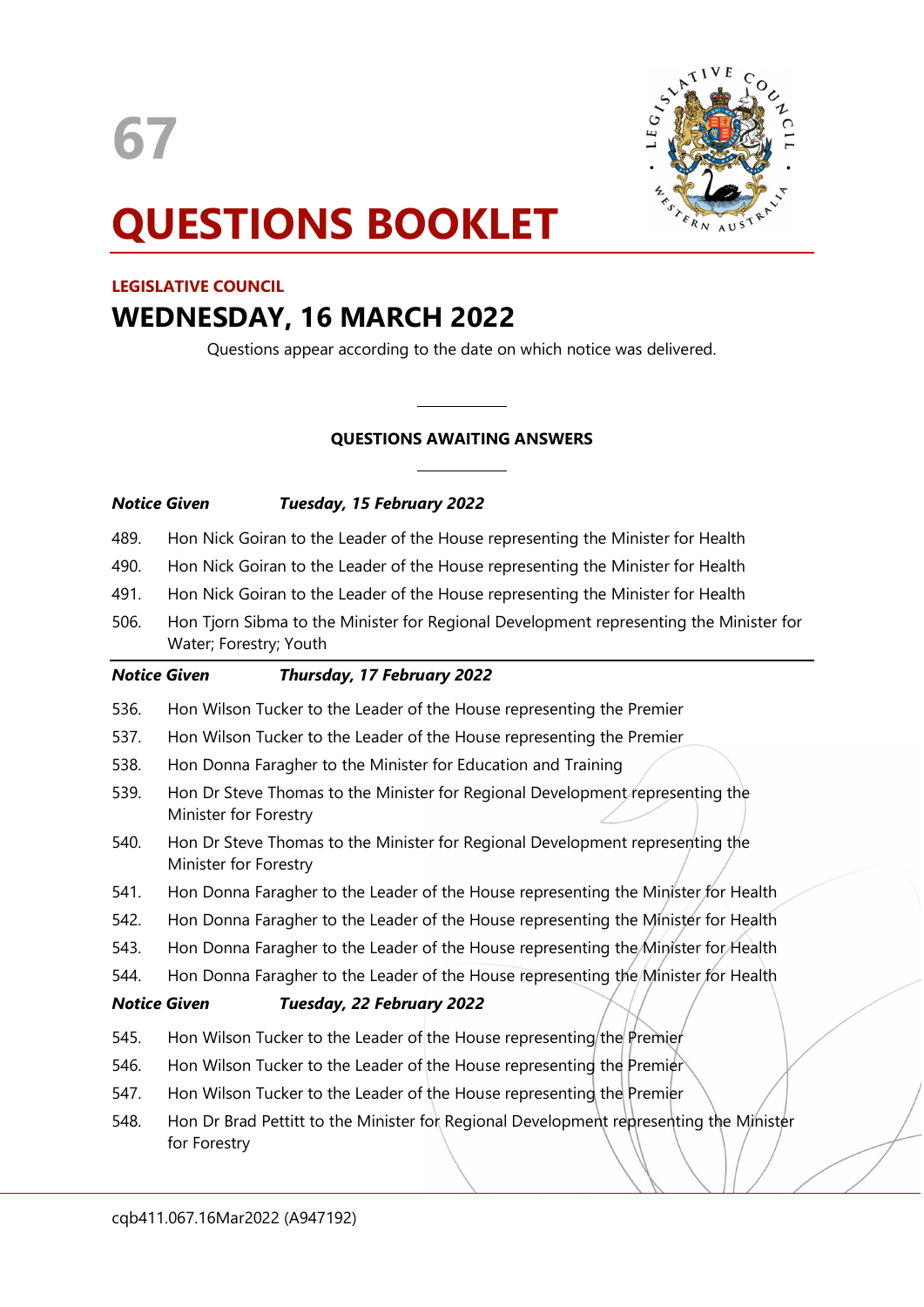#### Questions Awaiting Answers

- 549. Hon Dr Brad Pettitt to the Minister for Emergency Services representing the Minister for Environment
- 550. Hon Martin Aldridge to the Leader of the House representing the Premier
- 551. Hon Martin Aldridge to the Leader of the House representing the Minister for Health
- 552. Hon Dr Steve Thomas to the Leader of the House representing the Minister for Planning
- 553. Hon Martin Aldridge to the Leader of the House representing the Minister for Health
- 554. Hon Martin Aldridge to the Leader of the House representing the Minister for Health
- 555. Hon Martin Aldridge to the Leader of the House representing the Minister for Health

#### Notice Given Wednesday, 23 February 2022

- 556. Hon Donna Faragher to the Minister for Education and Training
- 557. Hon Donna Faragher to the Minister for Education and Training
- 558. Hon Donna Faragher to the Minister for Education and Training
- 559. Hon Donna Faragher to the Leader of the House representing the Minister for Health
- 560. Hon Donna Faragher to the Leader of the House representing the Minister for Community Services
- 561. Hon Donna Faragher to the Minister for Education and Training
- 562. Hon Donna Faragher to the Leader of the House representing the Minister for Community Services
- 563. Hon Tjorn Sibma to the Minister for Emergency Services representing the Minister for Climate Action
- 564. Hon Wilson Tucker to the Leader of the House representing the Premier
- 565. Hon Wilson Tucker to the Leader of the House representing the Minister for Health
- 566. Hon Dr Brad Pettitt to the Minister for Emergency Services representing the Minister for Environment
- 567. Hon Martin Aldridge to the Leader of the House representing the Minister for Health

#### Notice Given Thursday, 24 February 2022

568. Hon Martin Aldridge to the Minister for Regional Development representing the Minister for Energy

#### Notice Given Tuesday, 15 March 2022

- 569. Hon Dr Brad Pettitt to the Minister for Emergency Services representing the Minister for Police
- 570. Hon Tjorn Sibma to the Minister for Emergency Services
- 571. Hon Tjorn Sibma to the Minister for Emergency Services
- 572. Hon Tjorn Sibma to the Leader of the House representing the Minister for Health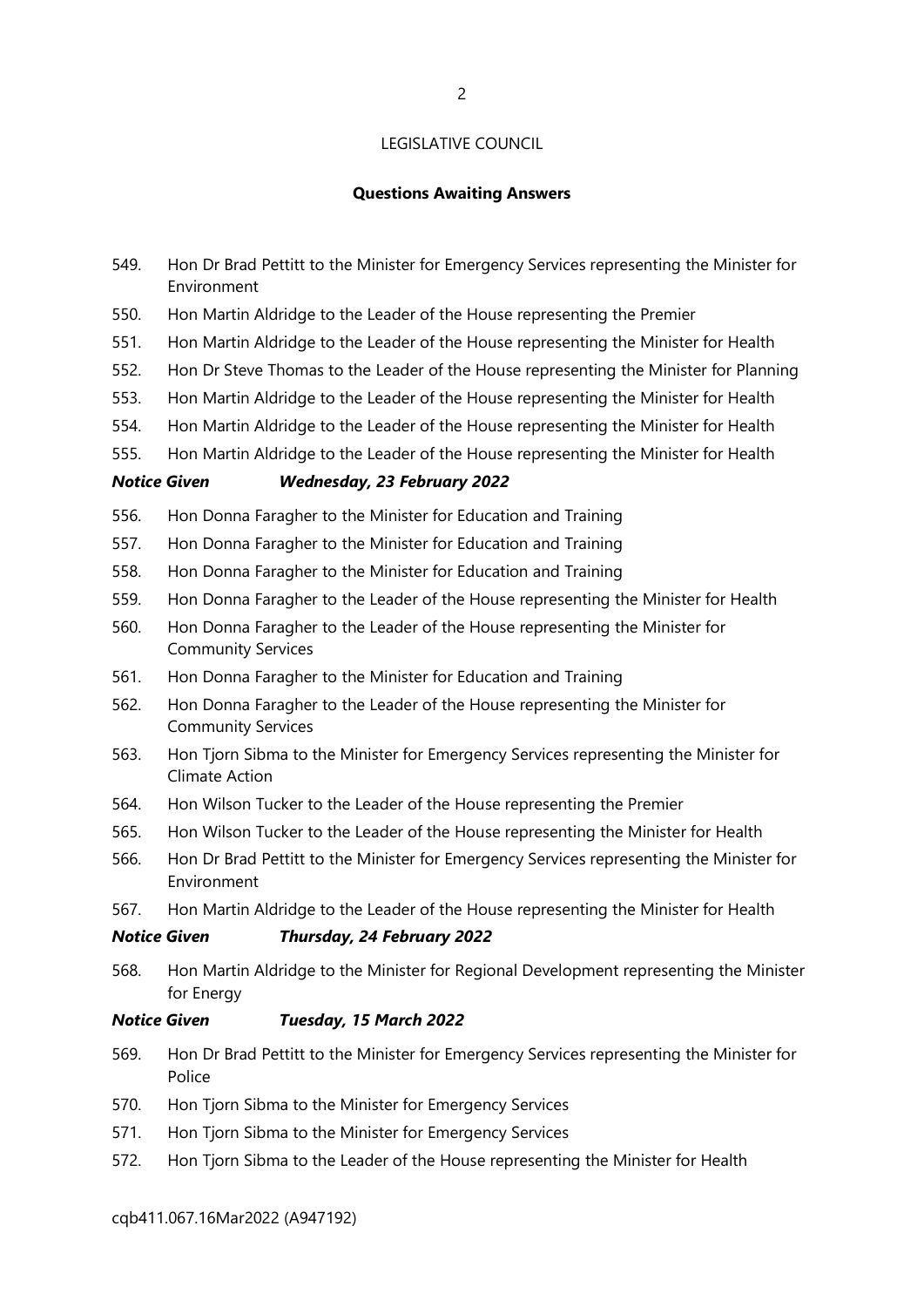#### Questions Awaiting Answers

- 573. Hon Dr Steve Thomas to the Leader of the House representing the Minister for Health
- 574. Hon Dr Brad Pettitt to the Minister for Emergency Services representing the Minister for Aboriginal Affairs
- 575. Hon Tjorn Sibma to the Minister for Emergency Services representing the Minister for Environment
- 576. Hon Tjorn Sibma to the Minister for Emergency Services representing the Minister for Environment
- 577. Hon Dr Steve Thomas to the Minister for Agriculture and Food
- 578. Hon Dr Steve Thomas to the Minister for Regional Development representing the Minister for Mines and Petroleum
- 579. Hon Wilson Tucker to the Minister for Emergency Services representing the Minister for Police; Road Safety; Defence Industry; Veterans Issues
- 580. Hon Wilson Tucker to the Leader of the House representing the Minister for Transport; Planning; Ports
- 581. Hon Wilson Tucker to the Leader of the House representing the Minister for Health; Mental Health
- 582. Hon Dr Steve Thomas to the Minister for Emergency Services representing the Minister for Environment
- 583. Hon Dr Steve Thomas to the Minister for Education and Training
- 584. Hon Dr Brian Walker to the Parliamentary Secretary representing the Minister for Electoral Affairs
- 585. Hon Dr Brad Pettitt to the Leader of the House representing the Minister for Transport; Planning; Ports
- 586. Hon Wilson Tucker to the Minister for Regional Development representing the Minister for Mines and Petroleum; Energy; Corrective Services; Industrial Relations
- 587. Hon Dr Brad Pettitt to the Minister for Regional Development representing the Minister for Forestry
- 588. Hon Martin Aldridge to the Leader of the House representing the Minister for Health
- 589. Hon Dr Steve Thomas to the Leader of the House representing the Minister for Local Government
- 590. Hon Dr Steve Thomas to the Leader of the House representing the Minister for Local Government
- 591. Hon Dr Steve Thomas to the Minister for Agriculture and Food
- 592. Hon Tjorn Sibma to the Minister for Emergency Services representing the Treasurer
- 593. Hon Tjorn Sibma to the Minister for Regional Development representing the Minister for State Development, Jobs and Trade
- 594. Hon Tjorn Sibma to the Minister for Education and Training

cqb411.067.16Mar2022 (A947192)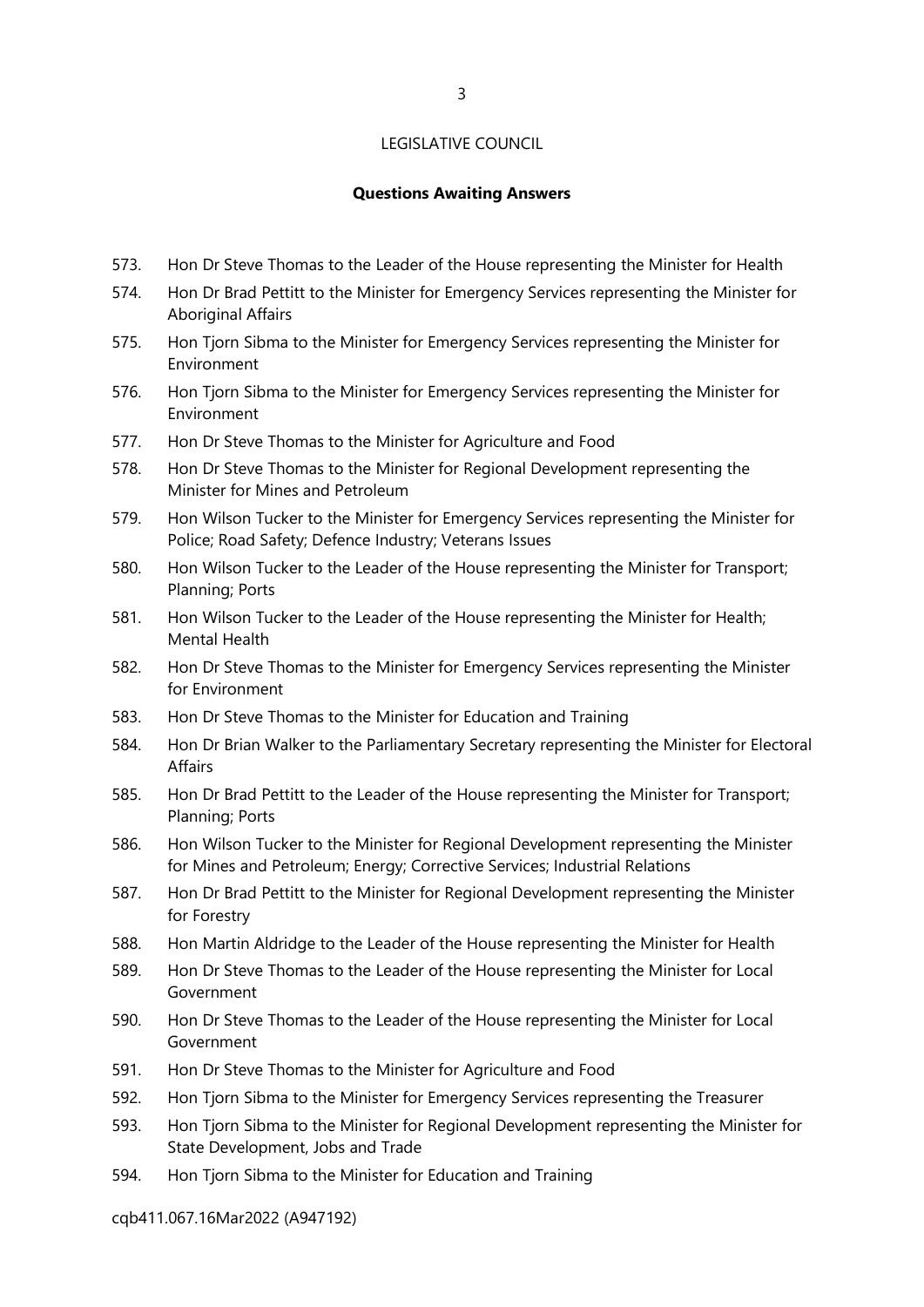# Questions Awaiting Answers

- 595. Hon Tjorn Sibma to the Leader of the House representing the Premier; Minister for Public Sector Management; Federal-State Relations
- 596. Hon Tjorn Sibma to the Minister for Emergency Services representing the Deputy Premier; Minister for Tourism; Commerce; Science
- 597. Hon Tjorn Sibma to the Minister for Emergency Services; Innovation and ICT; Medical Research; Volunteering
- 598. Hon Tjorn Sibma to the Minister for Regional Development; Agriculture and Food; Hydrogen Industry
- 599. Hon Tjorn Sibma to the Parliamentary Secretary representing the Minister for Culture and the Arts; Sport and Recreation; International Education; Heritage
- 600. Hon Tjorn Sibma to the Parliamentary Secretary representing the Attorney General; Minister for Electoral Affairs
- 601. Hon Tjorn Sibma to the Minister for Emergency Services representing the Minister for Police; Road Safety; Defence Industry; Veterans Issues
- 602. Hon Tjorn Sibma to the Minister for Regional Development representing the Minister for Mines and Petroleum; Energy; Corrective Services; Industrial Relations
- 603. Hon Tjorn Sibma to the Leader of the House representing the Minister for Transport; Planning; Ports
- 604. Hon Tjorn Sibma to the Minister for Emergency Services representing the Minister for Finance; Aboriginal Affairs; Racing and Gaming; Citizenship and Multicultural Interests
- 605. Hon Tjorn Sibma to the Leader of the House representing the Minister for Child Protection; Women's Interests; Prevention of Family and Domestic Violence; Community Services
- 606. Hon Tjorn Sibma to the Minister for Regional Development representing the Minister for Water; Forestry; Youth
- 607. Hon Tjorn Sibma to the Leader of the House representing the Minister for Health; Mental Health
- 608. Hon Tjorn Sibma to the Leader of the House representing the Minister for Housing; Lands; Homelessness; Local Government
- 609. Hon Tjorn Sibma to the Parliamentary Secretary representing the Minister for Disability Services; Small Business; Fisheries; Seniors and Ageing
- 610. Hon Tjorn Sibma to the Minister for Emergency Services representing the Minister for Environment; Climate Action
- 611. Hon Nick Goiran to the Leader of the House representing the Minister for Child Protection
- 612. Hon Nick Goiran to the Leader of the House representing the Minister for Child Protection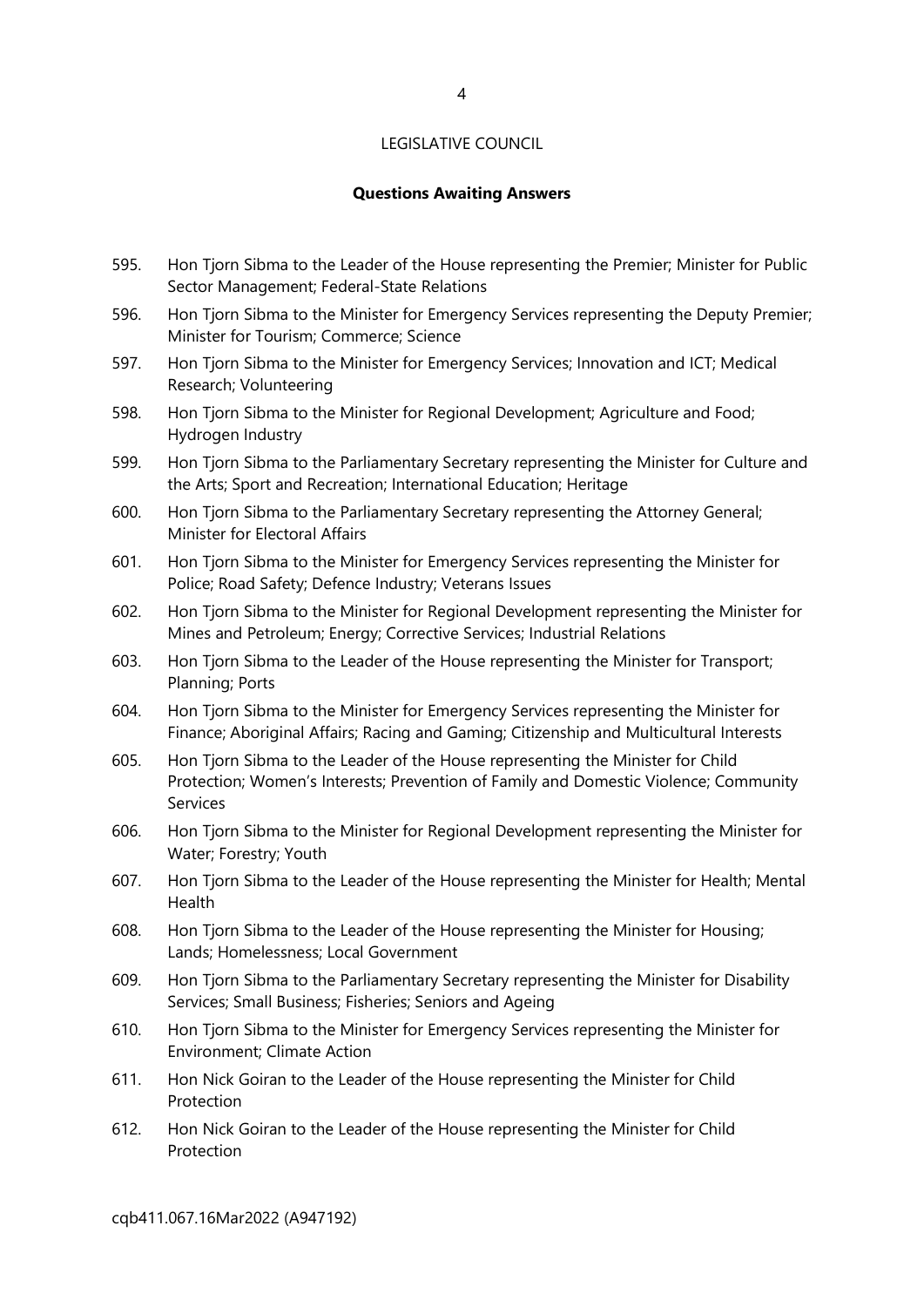# Questions Awaiting Answers

- 613. Hon Nick Goiran to the Leader of the House representing the Minister for Child Protection
- 614. Hon Nick Goiran to the Minister for Regional Development representing the Minister for Industrial Relations
- 615. Hon Nick Goiran to the Leader of the House representing the Minister for Child Protection
- 616. Hon Dr Brad Pettitt to the Minister for Emergency Services representing the Minister for Environment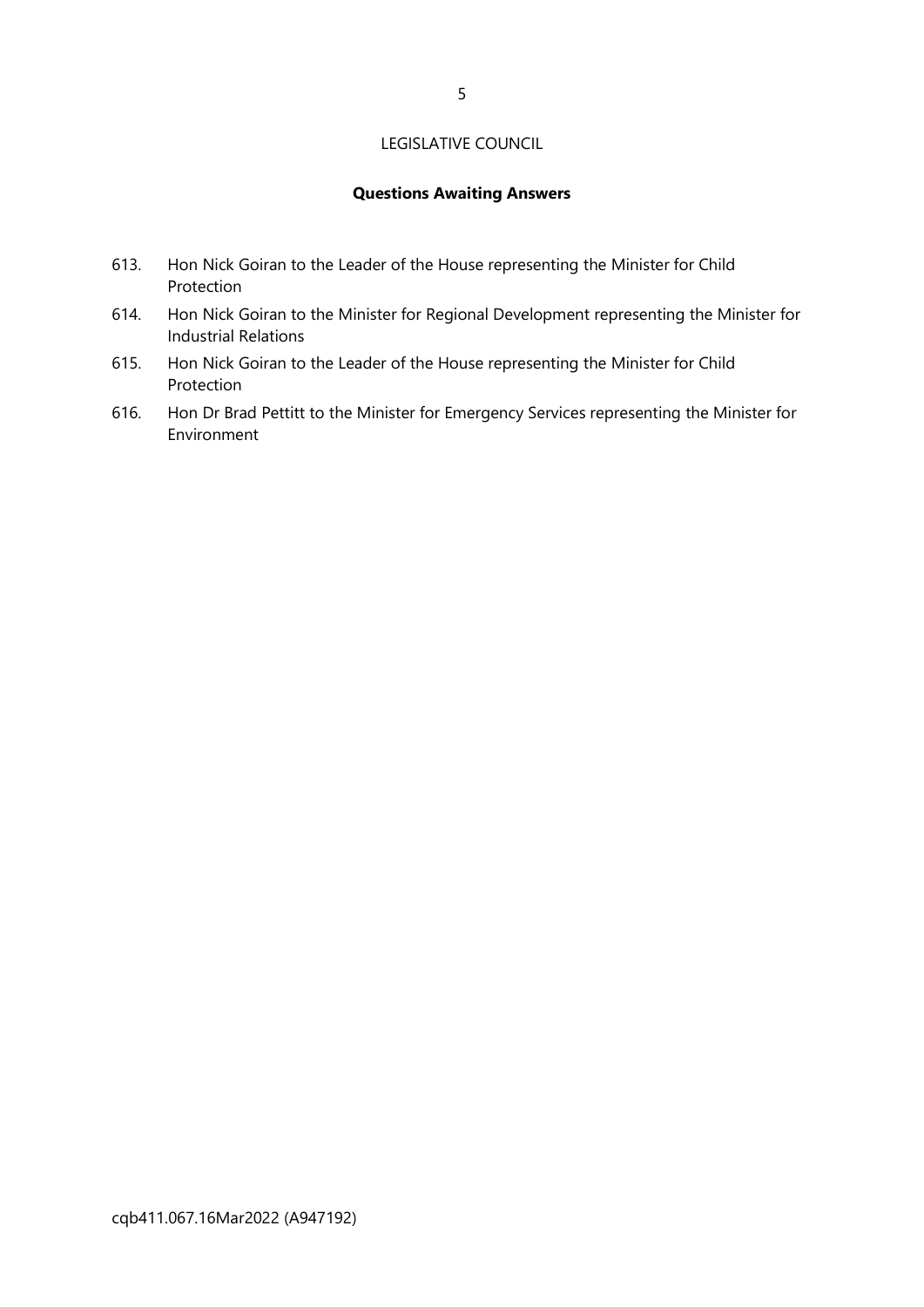6

#### LEGISLATIVE COUNCIL

# QUESTIONS ASKED TODAY

Notice Given Wednesday, 16 March 2022

# 617. Hon Dr Steve Thomas to the Leader of the House representing the Premier:

 $\overline{a}$ 

 $\overline{a}$ 

I refer to the Premier's announcement of 10 February 2022 of a \$77 million Safe Transition Industry Support Package, and I ask:

- (a) from what date were the applications for access to the above support package accepted by Government;
- (b) until what date will applications for access to the above package be accepted by Government;
- (c) what department will oversee the application process of the Safe Transition Industry Support Package; and
- (d) what is the anticipated processing time from grant application to tangible financial delivery to applying businesses?

# 618. Hon Dr Steve Thomas to the Leader of the House representing the Premier:

I refer to the Premier's announcement of 10 February 2022 of a \$77 million Safe Transition Industry Support Package, and I ask how much of the \$77 million has been paid out to Western Australian businesses to date?

#### 619. Hon Dr Steve Thomas to the Leader of the House representing the Premier:

I refer to the Premier's media statement of 2 March 2022 entitled "Level 2 COVID-19 Business Assistance Package", referencing a purported \$1.7 billion COVID-19 business support commitment by the McGowan Government, and I ask what is the number of businesses that have received funding from each package?

# 620. Hon Neil Thomson to the Leader of the House representing the Minister for Health:

I refer to the comments of the Shire of Shark Bay President, Cheryl Cowell made on the ABC on 1 March 2022 regarding the scarcity of medical resources in the region and noting the answer to question 903 asked on 10 September 2020, and I ask:

- (a) when was the review into all 12 remote area nursing posts referred to in the answer completed;
- (b) is the review publicly available and will the Minister table it; and
- (c) have there been any significant changes to the medical resources available in the Shark Bay region since September 2020?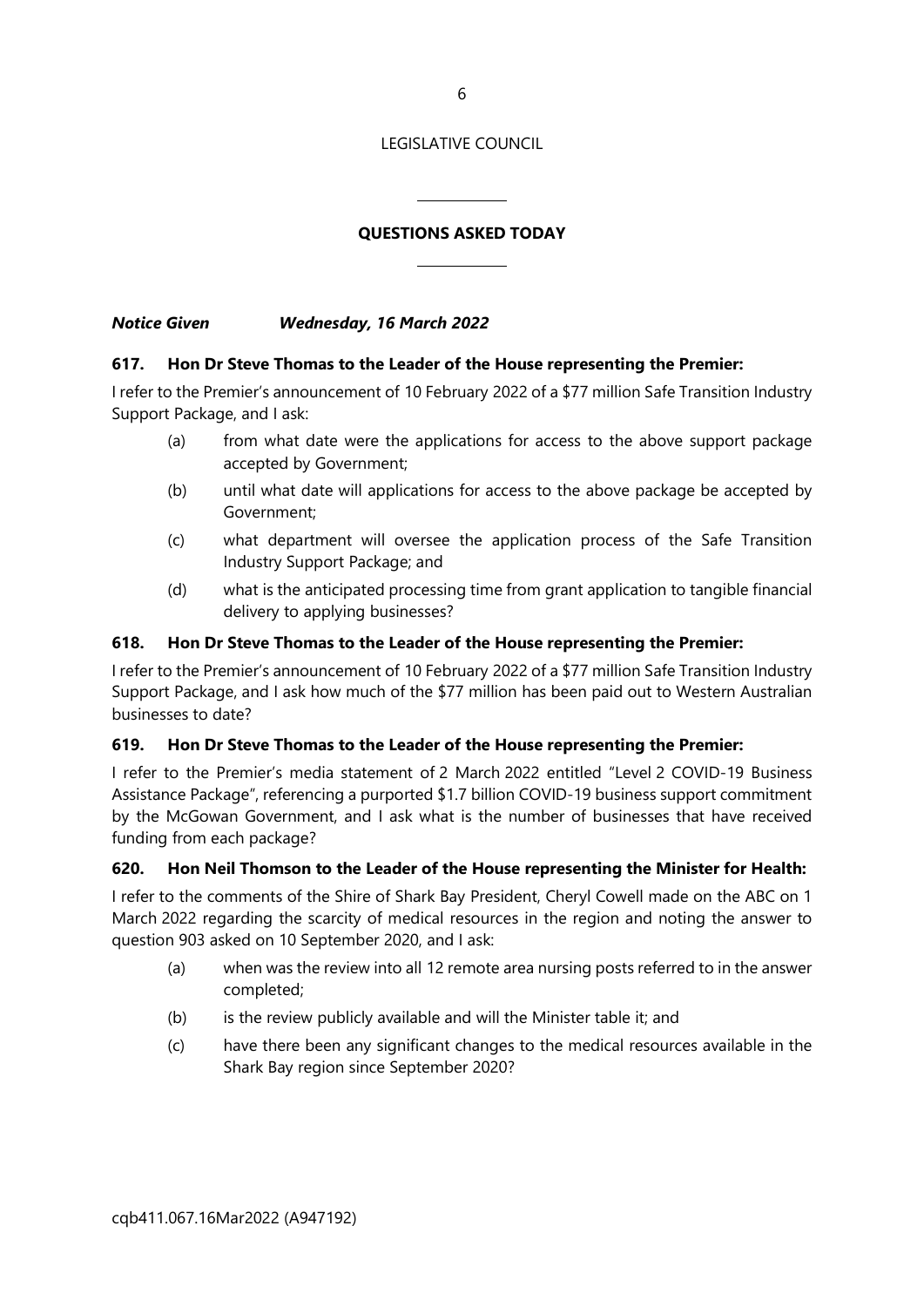#### Questions Asked Today

# Notice Given Wednesday, 16 March 2022

#### 621. Hon Wilson Tucker to the Minister for Innovation and ICT:

- (1) Can the Minister identify government programs intended to improve digital inclusion in the State?
- (2) What agency or Minister is responsible for the delivery of these programs?
- (3) What funding has been allocated to these programs?

# 622. Hon Martin Aldridge to the Minister for Emergency Services:

- (1) I refer to question without notice 141 asked on 15 March 2022 in relation to approval to visit Department of Fire and Emergency Services (DFES) facilities, and I ask on what dates was DFES circular 13/2022 issued?
- (2) On what date was DFES circular 13/2022 rescinded?
- (3) Will the Minister please table a copy of circular 13/2022?
- (4) Did the Department of Fire and Emergency Services or the FES Commissioner advise the Minister to refuse the request of the Shadow Minister for Emergency Services to visit a Volunteer Marine Rescue Service unit on 2 March 2022 and, if so, on what grounds was that recommendation made?
- (5) Will the Minister please table any document or communication between the Minister, his office and the DFES in relation to the request to visit a DFES facility.?

#### 623. Hon Martin Aldridge to the Minister for Emergency Services:

- (1) I refer to the Minister's visit to Esperance on 11 March 2022, and I ask will the Minister please table the Minister's diary schedule for the day including any briefing materials, notes or correspondence received relating to the travel.?
- (2) On what date was the Minister's travel to Esperance confirmed?
- (3) How did the Minister travel to Esperance?
- (4) Who accompanied the Minister in his travel to Esperance?
- (5) With respect to the event where the Minister and other Labor backbenchers participated in a handover of emergency service vehicles:
	- (a) when was this event first communicated to invitees;
	- (b) who arranged the event;
	- (c) who was invited to the event;
	- (d) who was the decision maker in relation to the events planning and invitation list; and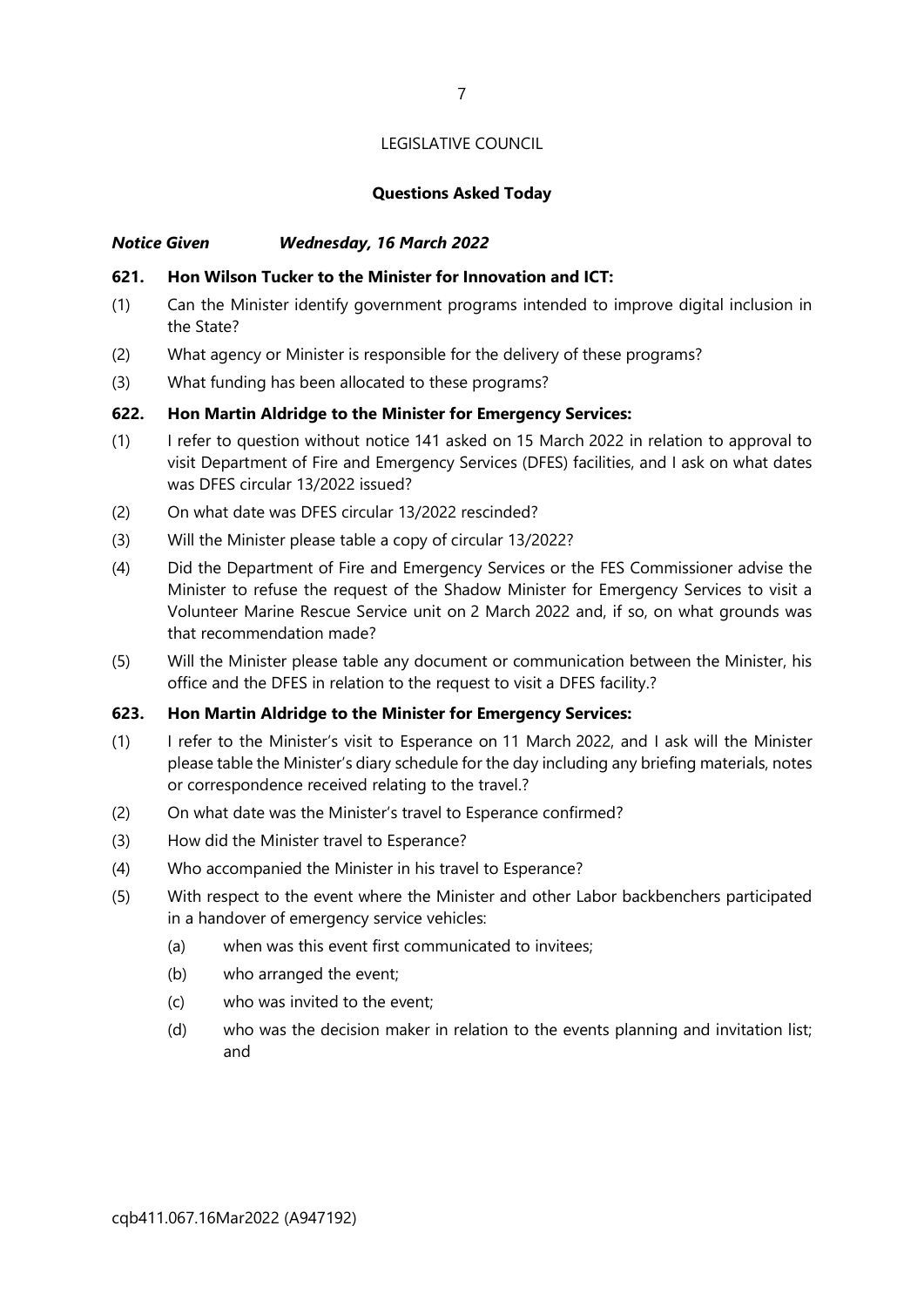#### Questions Asked Today

# Notice Given Wednesday, 16 March 2022

- (e) on what date and time were the following local Members of Parliament invited to the event as is the custom and practice for such events:
	- (i) Hon Shelley Payne MLC;
	- (ii) Hon Sandra Carr MLC;
	- (iii) Hon Darren West MLC;
	- (iv) Hon Martin Aldridge MLC;
	- (v) Hon Colin de Grussa MLC;
	- (vi) Hon Steve Martin MLC; and
	- (vii) Peter Rundle MLA?
- (6) Did the Minister notify local Members of Parliament of his travel to the Agricultural Region as is the custom and practice for such official visits?
- (7) If yes to (6), will the Minister please provide the date and time of each notification?

#### 624. Hon Martin Aldridge to the Minister for Emergency Services:

- (1) I refer to the Minister's media statement of 11 March 2022 entitled "World-class firefighting vehicles give Esperance brigades a new edge", and I ask will the Minister please provide the following with respect to each of the seven vehicles:
	- (a) the type of each vehicle;
	- (b) the cost of each vehicle;
	- (c) the recipient brigade, group or unit of each vehicle;
	- (d) on what date was each vehicle first located in the Esperance region;
	- (e) on what date was the Minister's hand over event; and
	- (f) on what date was each vehicle available to the relevant brigade, group or unit for use or deployment?
- (2) With respect to the State Government's response to the coronial inquest into the 2015 Esperance bushfires which is mentioned in the statement, will the Minister please provide an update on the status of the Government's response to each of the inquest findings?